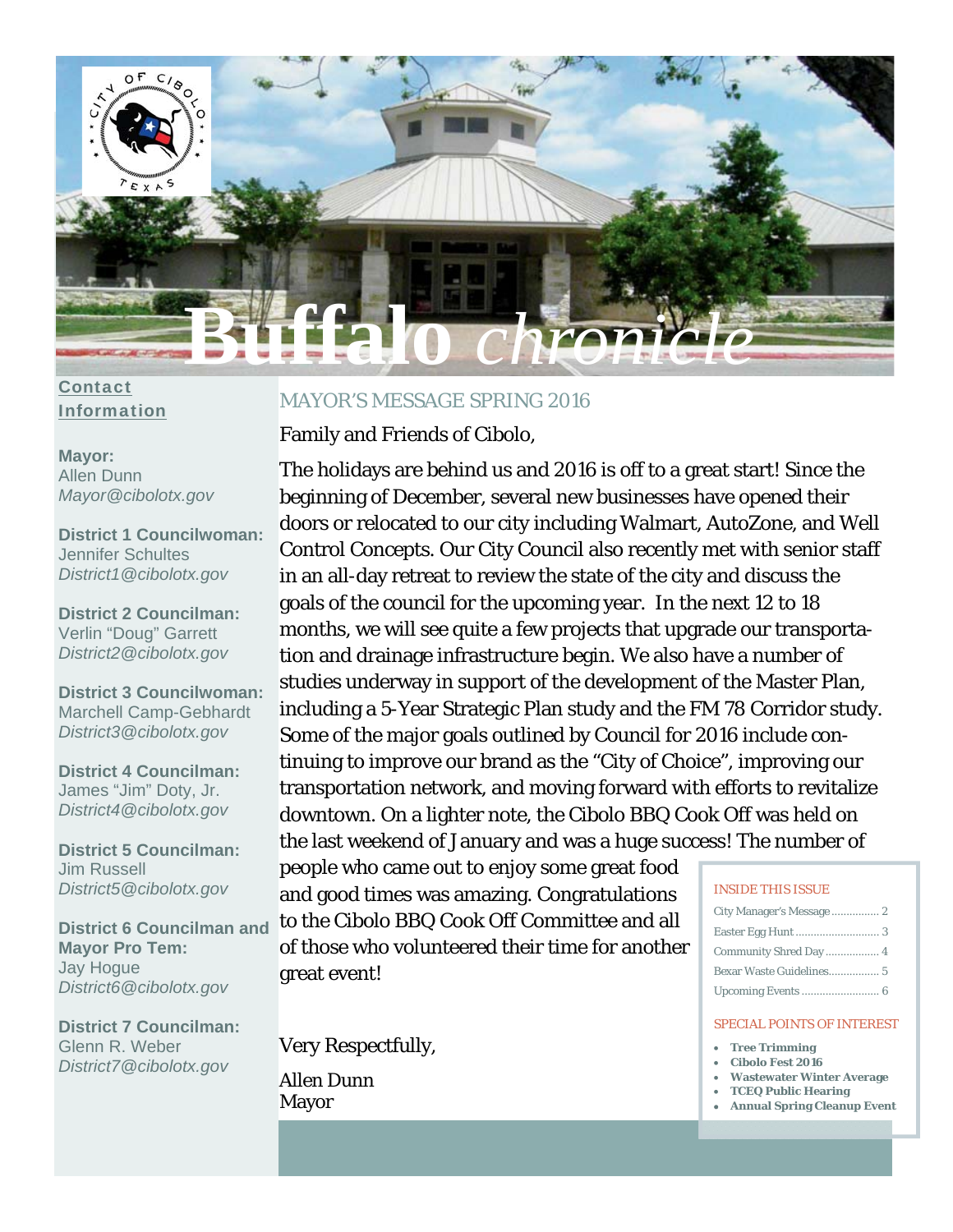## **City Manager's Message—Spring 2016**

Our city continues to grow at a progressive rate. With the continued growth, our City Administration has been working closely with the Texas Department of Transportation (TxDOT) towards addressing traffic movement and congestion along the FM 1103 corridor. Addressing traffic mobility and safety concerns along this highly-travelled roadway has been one of the primary goals for the Mayor and City Council.

Some of the noteworthy developments in the enhancement of FM 1103 within the City of Cibolo include:

- Joint efforts of TxDOT, the City of Cibolo, and the City of Schertz to address the mobility transportation issues and congestion along FM 1103.
- Cibolo voters approved by a 71 to 29 percent margin in the November 2014 Bond Election: Proposition 1 Road Improvements to FM 1103 which included lane improvements, traffic signalization, and sidewalks to enhance pedestrian/bicycle safety.
- The addition of traffic signalization and all new utilities at the intersection of FM 1103 and Green Valley Road to enhance traffic flow in this area in support of the new Cibolo Valley Elementary School.
- The addition of traffic signalization at the intersection of FM 1103 and the Buffalo Crossing Subdivision.
- Environmental studies are currently underway and surveying crews are working.
- In October 2015, the City executed necessary agreements with TxDOT for the FM 1103 Expansion Project to include:

Right of Way Agreement - To increase the width of FM 1103 to four lanes with a turn lane.

Construction Advanced Funding Agreement

- TxDOT officials have indicated road and intersections improvements at IH-35 and FM 1103 will be let for bidding in the Spring of 2017.
- TxDOT officials also indicated they believe FM 1103 improvements in Cibolo city limits would be let for bids in the Summer of 2018.

It is also important to note that a joint (TxDOT/Cibolo/Schertz) public meeting to present project information to the community, answer citizens' questions, and receive feedback on the proposed improvements to FM 1103 has been sched-

uled to occur on **Tuesday, March 29th, from 5-7 p.m. at Barbara C. Jordan Intermediate School** located at 515 Thistle Creek Drive in Cibolo, TX. Members of the community are highly encouraged to attend.

Thank you,

Robert T. Horrow

Robert T. Herrera City Manager

## **Tree Trimming**

Spring is fast approaching and it is time to start preparations for trimming trees that are not at the proper height or distance from the city right-of-way. Requirement are as follows:

- The minimum clearance of any portion of a tree overhanging a public street right-of-way shall be fourteen (14) feet, and overhanging a public sidewalk shall be eight (8) feet.
- The maintenance of these trees is vital to reduce damage to school buses, city vehicles such as the Fire trucks and the street sweeper, as well as some private vehicles like travel trailers and RVs.

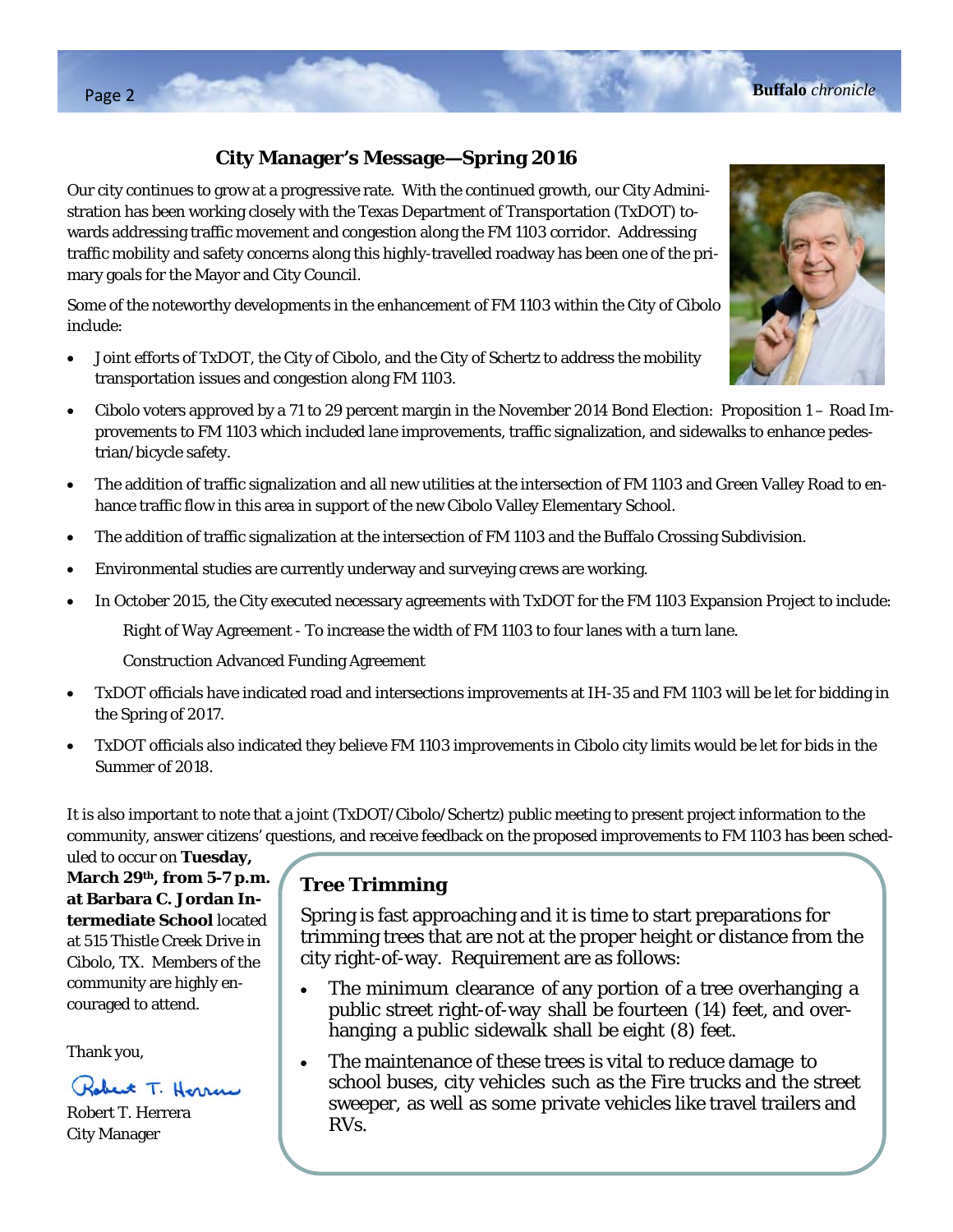

**Cibolo Fest 2016** 

Cibolo Residents interested in being vendors for Cibolo Fest 2016, please contact: Peggy Cimics at 210-566-6111 or pcimics@cibolotx.gov or Sheila Edmondson at sedmondson@cibolotx.gov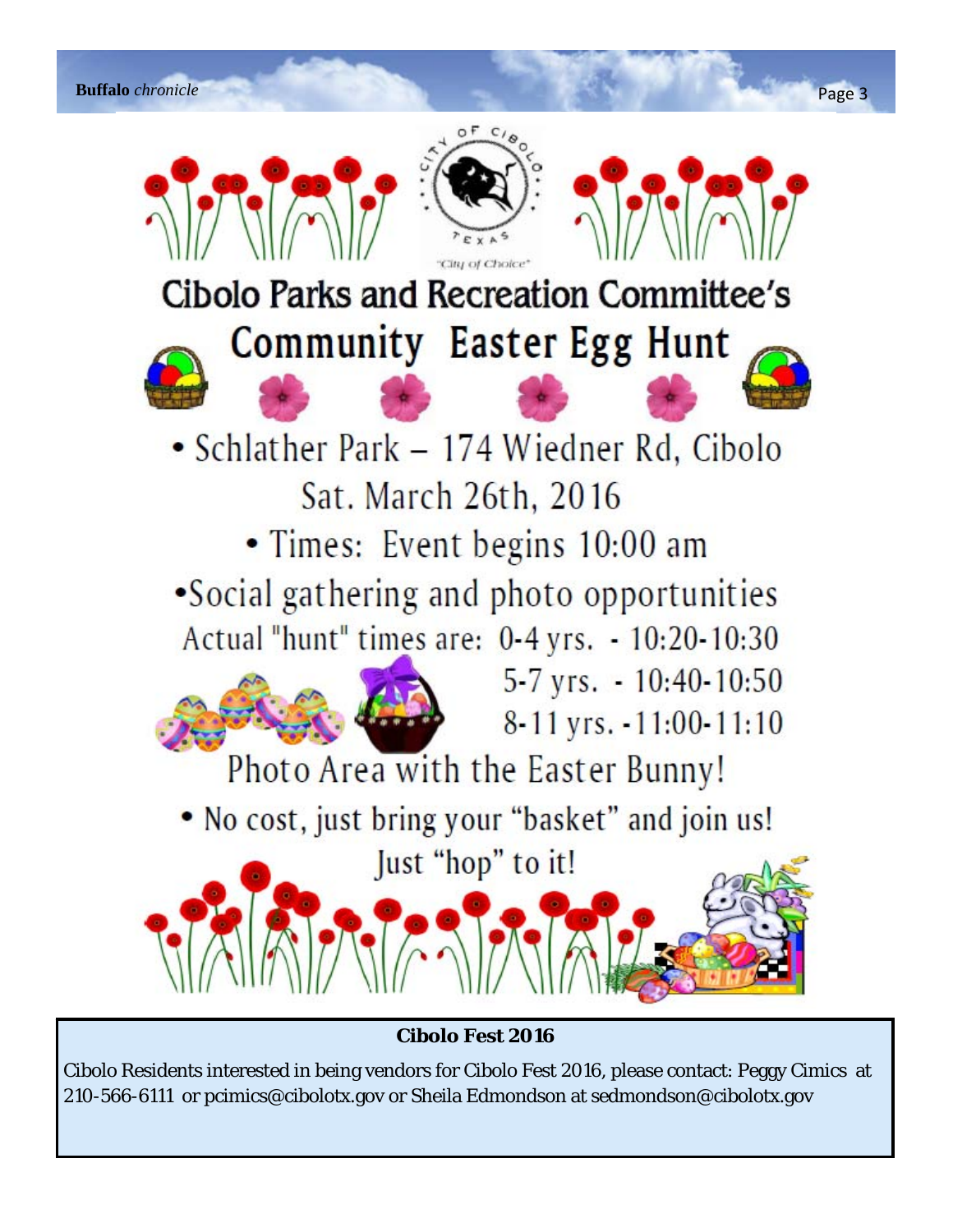## **Wastewater Winter Average**

Residential wastewater winter average calculations take place each year using your winter water consumption, since typically residential consumption is at its lowest point in the winter season. You may notice a change on your bill closing in March because of this calculation. Please contact City Hall Utility Billing Office if you have suffered a water leak during this time. You may be eligible for an adjustment to your wastewater average if the leak occurred during the period used in the calculation. Please bring in a copy of the repair receipt.

If your water service is provided through Green Valley Special Utility District (GVSUD), a consumption history is provided to us each year for calculating your winter average.











# **Community Shred Day** Saturday, April 16, 2016  $9:00$  am to  $12:00$  noon Cibolo City Hall 200 S. Main Street, Cibolo, Tx The City of Cibolo is sponsoring "Shred Day" for Cibolo residents. There will be an Iron Mountain Mobile Shred Unit (MSU) for on-site shredding. Limit: 3 banker box sized containers per car/household.

This service is free to Cibolo Residents. For questions, please call City Secretary at 210-566-6111 or email pcimics@cibolotx.gov

No plastics, magazines, phone books, spiral binders, bound books, paper clips, binder clips or trash will go into the bins/shredder.



### **TCEQ PUBLIC HEARING**

TCEQ will hold a public hearing to allow members of the public to state their formal comments orally into the official record concerning an application submitted by Green Valley SUD for a Texas Pollutant Discharge Elimination Permit. The hearing is scheduled to occur on Tuesday, March 29, 2016, beginning at 7 p.m. at the McQueeney Lions Club located at 3211 FM 78 in McQueeney, TX.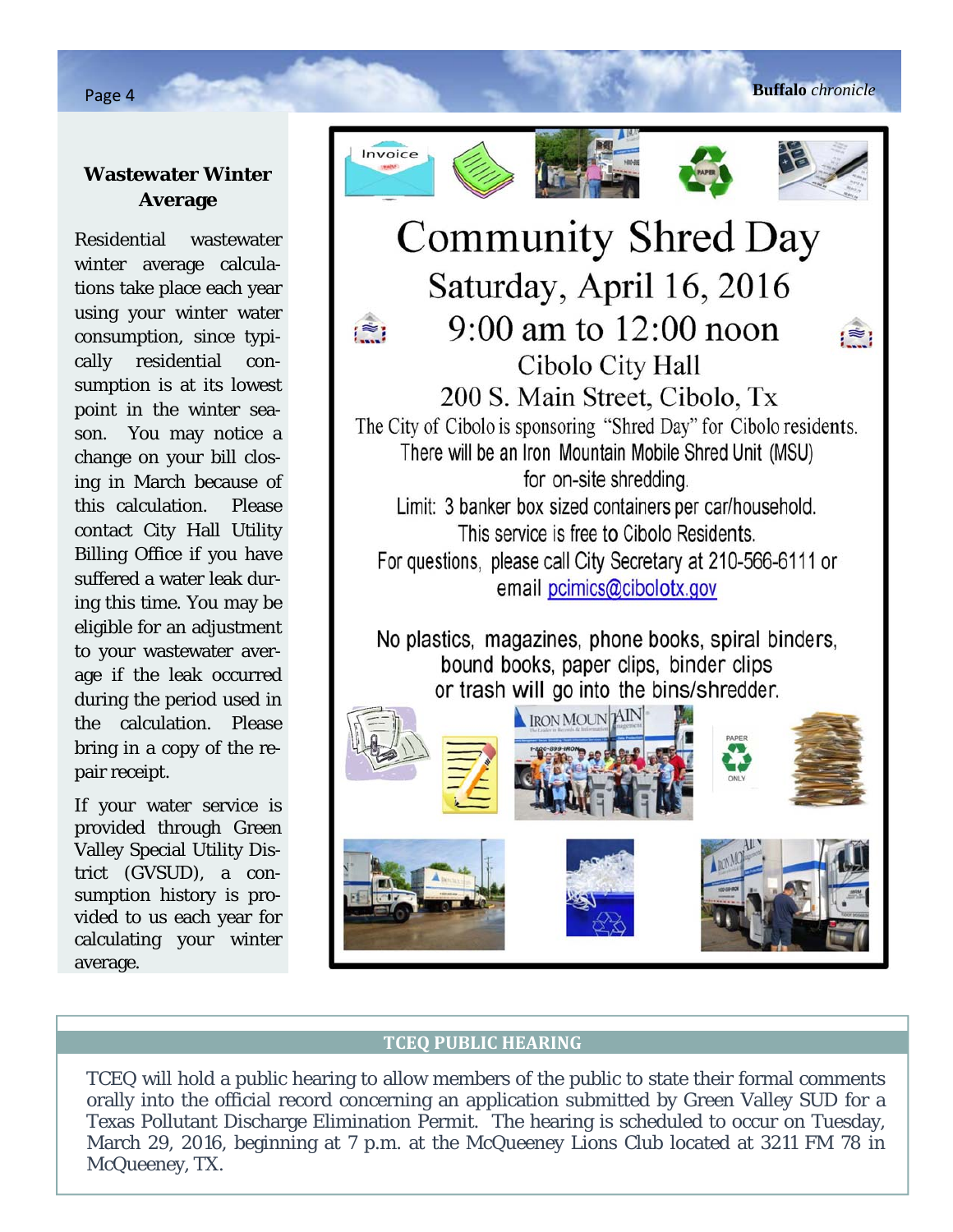### **Bexar Waste Guidelines**

Recent events have prompted Bexar Waste to evaluate their business needs in order to gain efficiency in providing services. The following guidelines have been updated by Bexar Waste:

### **Trash Services**

- 1 rollaway cart is provided by Bexar Waste; 1 additional personally-owned container will be emptied at no charge; however, additional containers may be subject to additional fees.
- Customers with additional Bexar Waste supplied containers will be notified by Bexar Waste that the additional container(s) will be subject to an additional monthly charges. The customer should contact the City within 10 business days of the notice to schedule removal of the additional container(s) or they will be charged for the containers on their next bill.
- Maximum of 6 bags per collection day outside of container. This includes bags of leaves/grass.
- No dirt, rocks, paint, and/or chemicals of any kind will be taken with household trash. We see a high number of construction/renovation products in cans/carts. We have a responsibility to our community to be conscious of our environment. Paint, oils, pesticides or any chemical that enters the rear of our trucks are crushed as we compact our waste and may combust or break and spill onto the street. Please be considerate and help keep our city clean.
- It shall be the responsibility of every residential customer to keep the residential garbage and recycling receptacle in a reasonably clean and sanitary condition. Customers should contact the City regarding damaged carts.
- Customer shall ensure that all receptacles are on the side of the street, free of obstruction**s** and ready for pick up by 7AM on the scheduled pick up days. Bexar Waste will ensure that containers are returned to their starting location and not left obstructing driveways / roadways.
- Reported complaints for missed garbage pickups will be addressed by noon of the following calendar day.
- Volumes of trash in excess of these parameters will be picked up separately as a bulk pickup on customer request. Free bulk pickup is available once every 60 days for Cibolo residents. Bulk pickup guidelines and the request form are on the City website.

### **Branches**

- We will allow small branch/twigs in cans/carts as long as they are smaller than the thickness of a thumb and as long as the lid can be closed (to prevent small animals from entering the can/cart).
- Any branch/twig that is thicker than your thumb must be bundled in lengths or 5 feet or less, tied at both ends, and weigh no more than 50 pounds each. These items will require bulk pickup.

### **Recycling**

- Cardboard boxes intended for recycling should be broken down and placed separately from the trash so as not to be confused and taken with trash.
- Excessive volumes of cardboard boxes, as would be associated with moving into or out of a residence, will not be picked up as regular recycling. Customers should request a bulk pickup by completing an online request form on our city website.
- Items left for recycling should be properly marked as recycling by placing them in a container that is marked appropriately or labeling individual items for recycling. Items not clearly marked "recycling" will be assumed to be household garbage and will be picked up as such.
- Information regarding what is considered allowable for recycling is available on our website.

**Annual Spring Clean Up April 1st – 3rd & 8th – 10th**

Bexar Waste Collection point—2221 FM 3009 (Near Live Oak Rd) between 8am and 5pm.

For Cibolo residential customers only. No commercial waste will be accepted. Proper identification and a City of Cibolo bill will be required.

Limited to 2 pickup truck loads or 1 trailer load. Does not apply to rental property cleanup or large lot cleanup.

Hazardous waste will only be accepted April 2nd and 3rd. Limits will be applied to hazardous waste.

Please see our website for the complete flyer with includes limits on hazardous waste and other requirements.